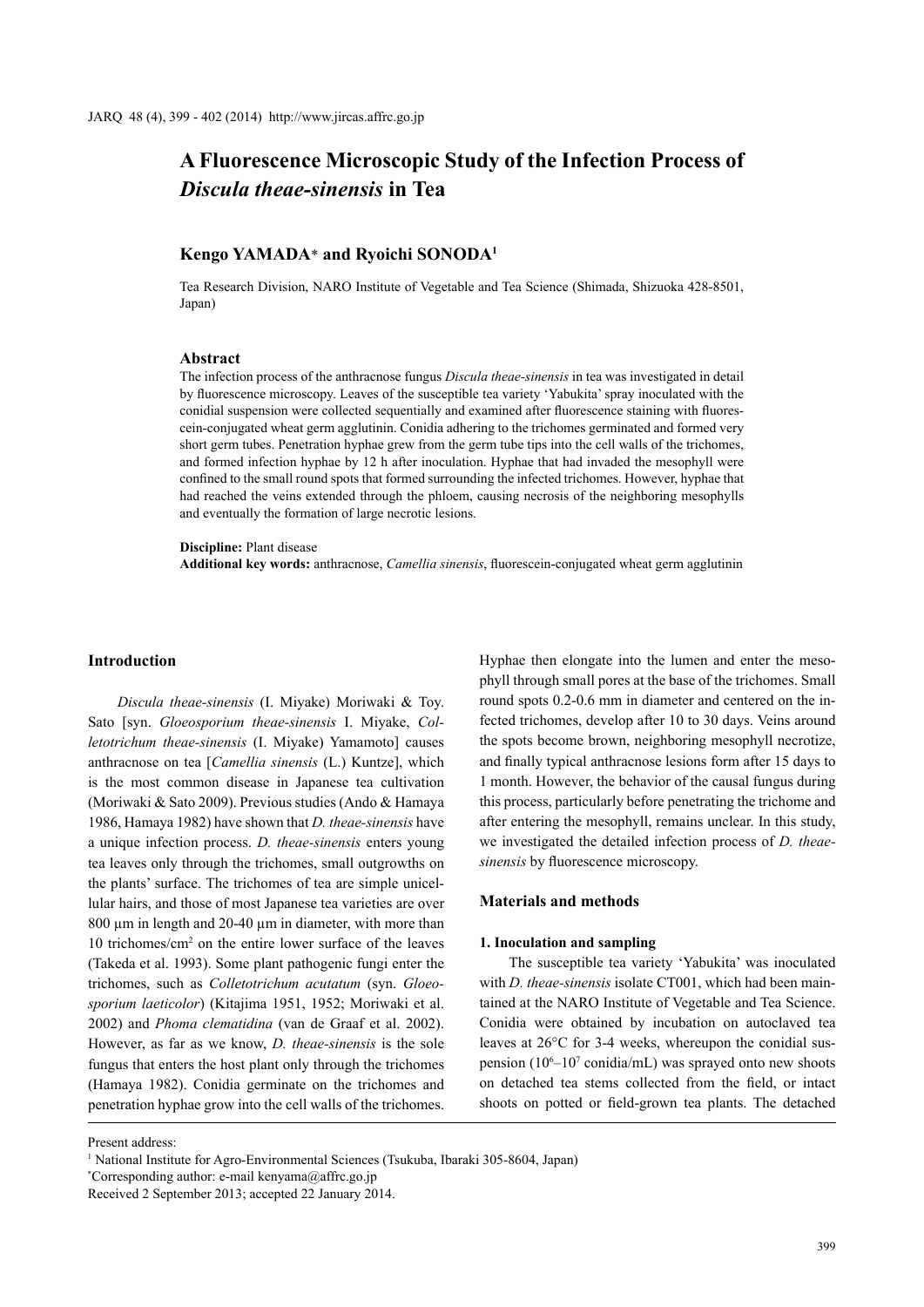stems and potted plants were placed in a dew chamber at 26°C for 48 h, and grown at 26°C with a 12-h light/dark cycle. The upper 2-3 leaves of the new shoots on detached stems were sampled at 8, 10, 12, 16, 20, 24 h and 2, 3, 4, 5, 6, 7, 8, 10 days after inoculation and at least 8 leaves on 4 shoots were examined for each sampling period. The experiment was repeated twice. Lesion development after 10 days was observed on intact shoots on potted and field-grown plants, and leaves were sampled depending on the lesion development.

#### **2. Fluorescence microscopy**

Fungi in the sampled leaves were stained with fluorescein-conjugated wheat germ agglutinin (F-WGA; Molecular Probes, Eugene, OR, USA) as previously described (Yamada et al. 2009). Briefly, leaves were fixed and decolorized in a mixture of ethanol and acetic acid (96:4,  $v/v$ ) at 40 $\degree$ C for a few days with one or two exchanges of fixing solution, and stored in 70% (v/v) ethanol at  $4^{\circ}$ C. Fixed leaves were sectioned at 10 to 20 µm with the MicroSlicer Zero 1 (Dosaka EM, Osaka, Japan), or cleared for the whole mount in 10% (w/v) potassium hydroxide solution at 40°C overnight. After washing with distilled water (DW) twice, the samples were immersed in F-WGA solution (10 µg/mL in phosphate-buffered saline) for 10 min. After washing with DW, the samples were mounted in DW and examined under blue excitation [excitation filter (EX) 450-490 nm, dichroic mirror (DM) 505 nm, and barrier filter (BA) 520 nm] using an Eclipse 80i fluorescence microscope (Nikon, Tokyo, Japan) and a DXM1200F digital camera (Nikon). Callose was visualized by mounting the samples in aniline blue (Wako Pure Chemical Industries, Osaka, Japan) solution [0.05% (w/v) in 0.067 M phosphate buffer, pH 8.5] and examined under ultraviolet excitation (EX 365/10 nm, DM 400 nm, BA 400 nm) (O'Brien & McCully 1981).

# **Results**

Some of the conidia adhering to the trichomes had already begun germinating, and had produced germ tubes and penetration hyphae 8 h after inoculation. The germ tubes were usually very slight protrusions, less than  $1 \mu m$  in length (Fig. 1A), but occasionally grew longer and formed a distinct germ tube or an appressorium-like shape (Fig. 1B). Thin penetration hyphae grew from the germ tube tips into the cell walls of the trichomes (Figs. 1A-C). Penetration hyphae changed their direction of growth to longitudinal and thickened to form infection hyphae in the cell wall or the lumen of the trichomes 12 h after inoculation (Fig. 1C). Infection hyphae grew longitudinally in the trichomes and reached the basal part of the latter at the earliest 2 days after inoculation. Hyphae entered the mesophyll through the small pores at the base of the trichomes by 4 days, in the most rapid case,

after inoculation, but usually entered on and after the 7th day (Fig. 1D). Hyphae grew irregularly through the mesophyll (Fig. 1E), and a small round spot formed surrounding each infected trichome (Fig. 2A). These could occur by 7 days after inoculation, but they usually formed at 10 to 14 days after inoculation. Hyphae radiated in all directions from the trichomes at the centers of these spots, and were confined to the central necrotic areas of the spots surrounded by callose (Figs. 1F-I). However, once the hyphae reached the veins, they spread rapidly; mainly through the phloem (Figs. 1G, I-K). The infected phloem turned brown and collapsed, followed by the discoloration and necrosis of neighboring mesophyll tissues (Figs. 1J, K, 2B). The hyphae subsequently entered the necrotic mesophyll from the veins (Fig. 1L). In the large necrotic lesions, which formed 2 to 4 weeks after inoculation, the mesophyll and veins were filled with hyphae (Figs. 1M, 2C).

# **Discussion**

The behavior of *D. theae-sinensis* on the trichomes elucidated in this study is generally in agreement with earlier studies. However, there are some differences that we attribute to the detailed examination by fluorescence microscopy. Previously, it was shown that conidia transform into dome-shaped appressorium-like bodies on trichomes before penetration (Ando & Hamaya 1986). However, we consider that conidia merely swell slightly before germination. When the lower part of a swollen conidium, including the short germ tube, is hidden by the trichome it resembles an appressorium. Other appressoria, which are produced from conidia on cellophane film, have also been reported (Moriwaki & Sato 2009). However, such appressoria have never been observed, in earlier(Ando & Hamaya 1986) or present studies on trichomes. These results indicate that appressoria formation is not necessary for penetration. Trichome penetration occurred within 12 h after inoculation in this study, while a previous study showed that it took 2 to 3 days (Ando & Hamaya 1986). Our result supports an earlier finding, obtained by inoculation experiments, that a dew period of at least 12 h is required to establish infection (Hamaya 1982).

This study confirmed the existence of the causal fungus in the mesophyll and veins of diseased tea leaves, which was previously unproven. We found that the hyphal extensions in the mesophyll were confined to small round spots during the initial stage of lesion development, which may be attributable to the defense reactions of the host plants, since callose deposition was observed around all the small spots. These spots formed on both susceptible and resistant varieties; but subsequent larger necrotic lesion development did not occur on resistant varieties (Ando & Hamaya 1986). These findings indicate that both susceptible and resistant varieties can inhibit the causal fungus in the mesophyll by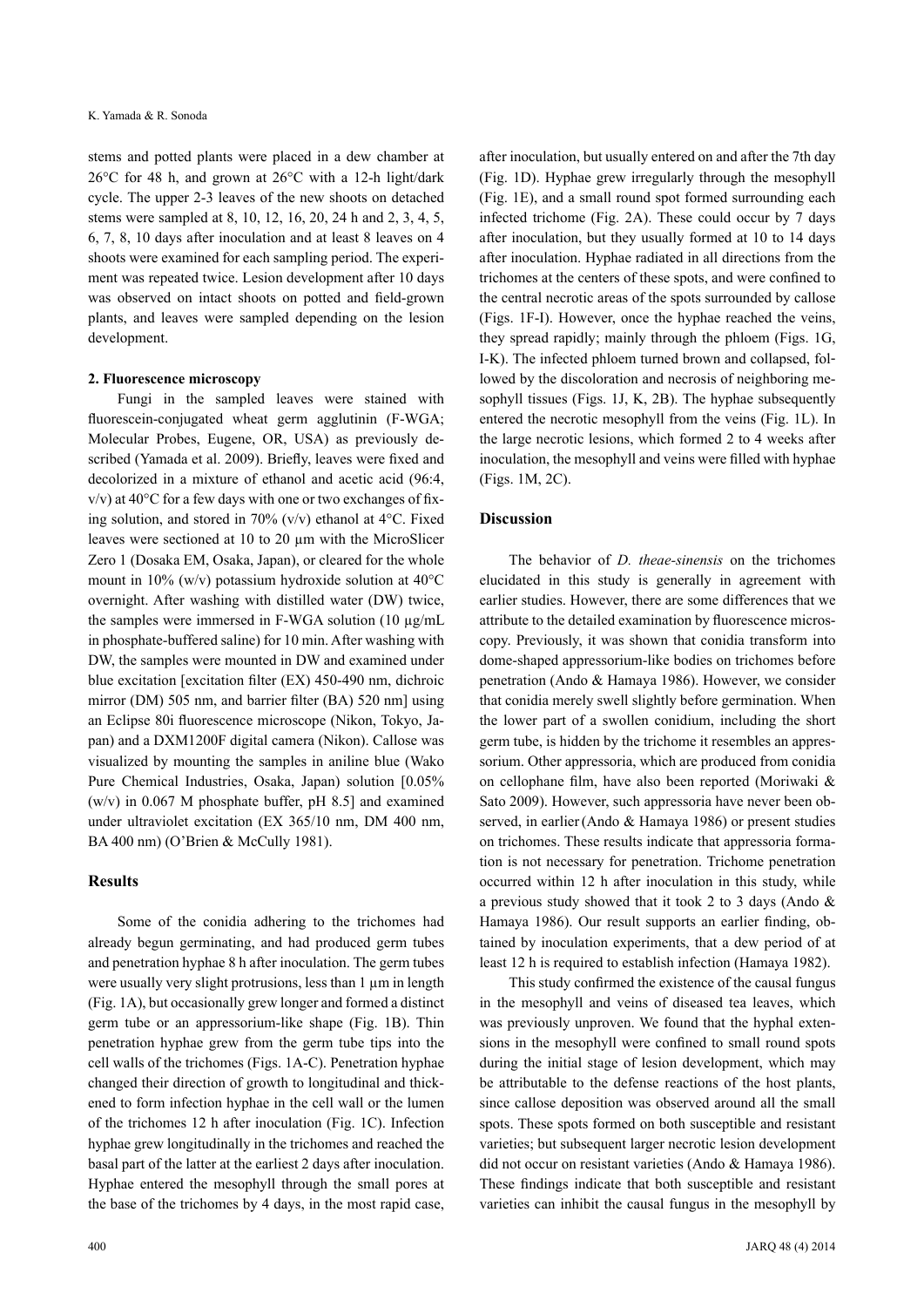#### The Infection Process of *Discula theae-sinensis* in Tea



#### **Fig. 1.** *Discula theae-sinensis* **in tea leaves**

(A-C) Conidia and germ tubes (gt) on trichomes, and penetration hyphae (ph) and infection hyphae (ih) in cell walls (cw) and lumens (lu) of trichomes. (A) Conidium with a short germ tube and a thin penetration hypha. (B) Conidium with an appressorium-like germ tube. (C) Infection hyphae in the lumen and cell wall of a trichome. (D) Hypha entering the mesophyll from the trichome. (E) Elongation of hyphae from a trichome (tr) through the mesophyll. (F, G) Bright field (F) and fluorescence (G) images of the cross-section of a small round spot surrounding an infected trichome. Hyphae grow from a trichome and enter a vein (ve). Callose deposit around a spot (bluish white fluorescence). (H, I) Hyphae in the trichome and small round spot (H), and veins under it (I, arrowheads). (J, K) Transverse (J, K) and longitudinal (K) sections of infected veins. The infected phloem becomes brown and collapses. (L) Hyphae entering the mesophyll from the veins. Thin hyphae irregularly elongate through the mesophyll from thick hyphae in the veins. (M) Cross-section of a mature large necrotic lesion. The acervulus and hyphae fluoresce yellow-green. Cuticular layers and necrotic mesophyll cells show yellow to brown intrinsic fluorescence. (A-D, J-L) Composites of fluorescence and bright field images. Scale bars A-C 5 µm; D 10 µm; E, J 50 µm; F-I, K-M 100 µm.